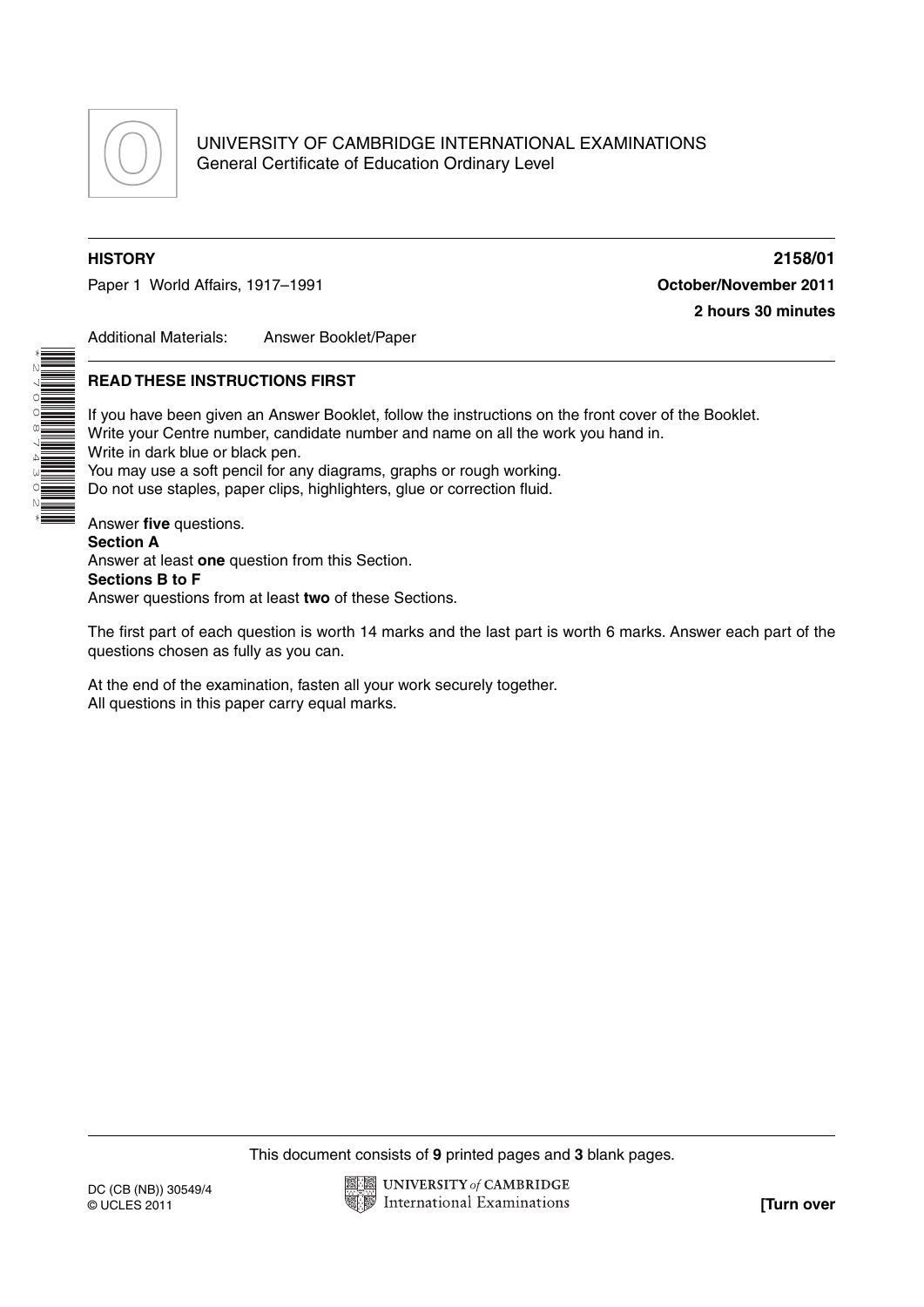# **Section A**

**2**

# **International Relations and Developments**

- **1** Describe the treatment of Germany's wartime allies under the terms of the following treaties of 1919–20:
	- **(a)** St Germain;
	- **(b)** Neuilly;
	- **(c)** Trianon;
	- **(d)** Sèvres.

To what extent were President Wilson's Fourteen Points put into effect in these treaties?

**2** Describe the main attempts to keep the world peaceful during the years 1922–28.

For what reasons were international relations more disturbed during the years 1931–36?

- **3** Describe each of the following features of the Second World War:
	- **(a)** the fighting in North Africa;
	- **(b)** the Battle of the Atlantic;
	- **(c)** the Allied bombing of Germany.

What were the consequences of the attack on Pearl Harbor in 1941?

- **4** Show how the United Nations became involved, during the years before 1991, in:
	- **(a)** the former Belgian Congo;
	- **(b)** the Middle East.

Was the United Nations Organisation more powerful than the League of Nations had been?

**5** Write an account of the main features in the history of Vietnam from the Geneva agreements of 1954 to the final withdrawal of the United States in 1975.

How far were events in Vietnam in these years affected by the policies of powers outside Vietnam?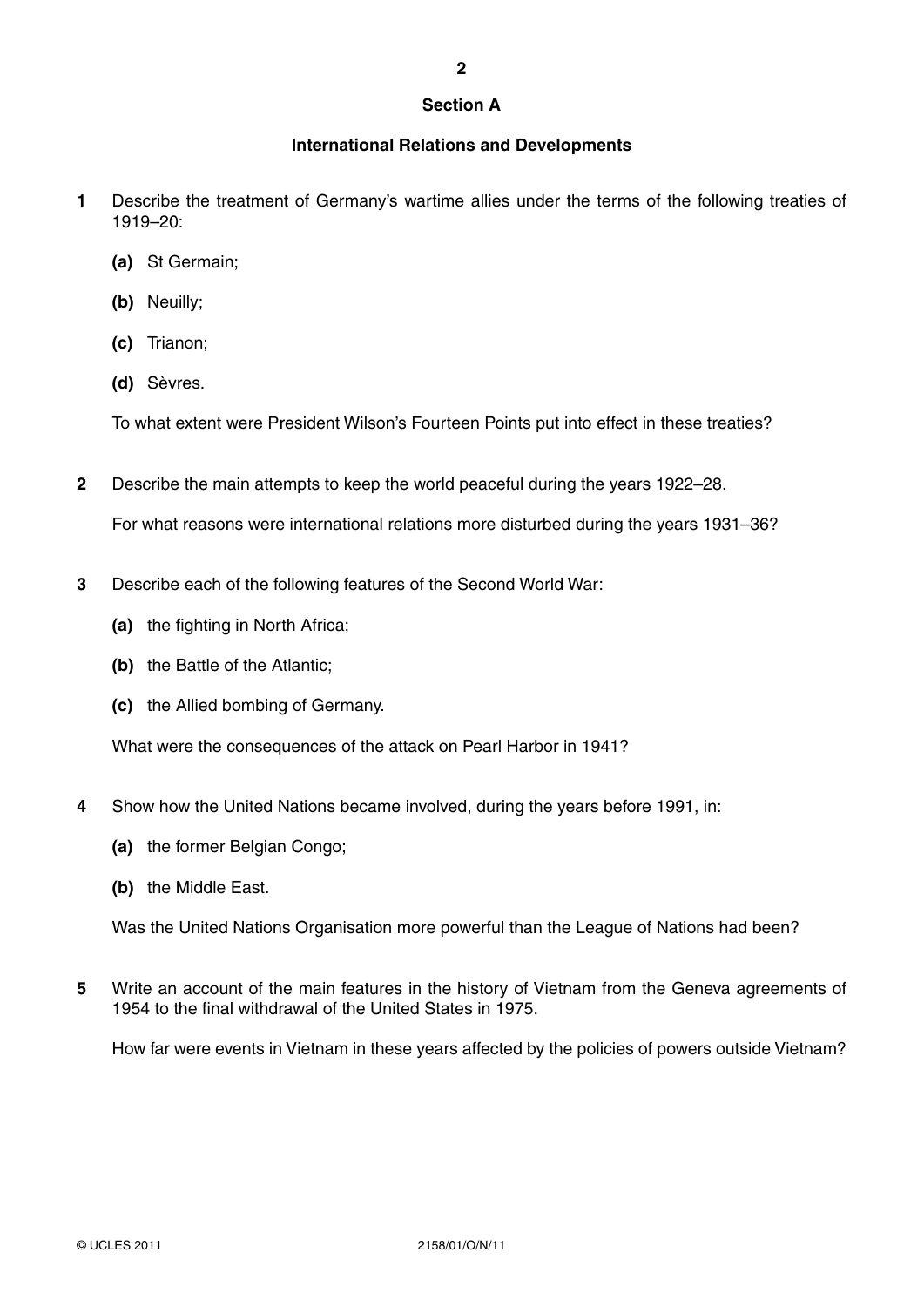- **6** With reference to the years 1945–91, describe the following problems:
	- **(a)** poverty in the developing world;
	- **(b)** threats to the world-wide environment.

To what extent is it true to say that attempts to resolve these issues were 'slow and uncertain'?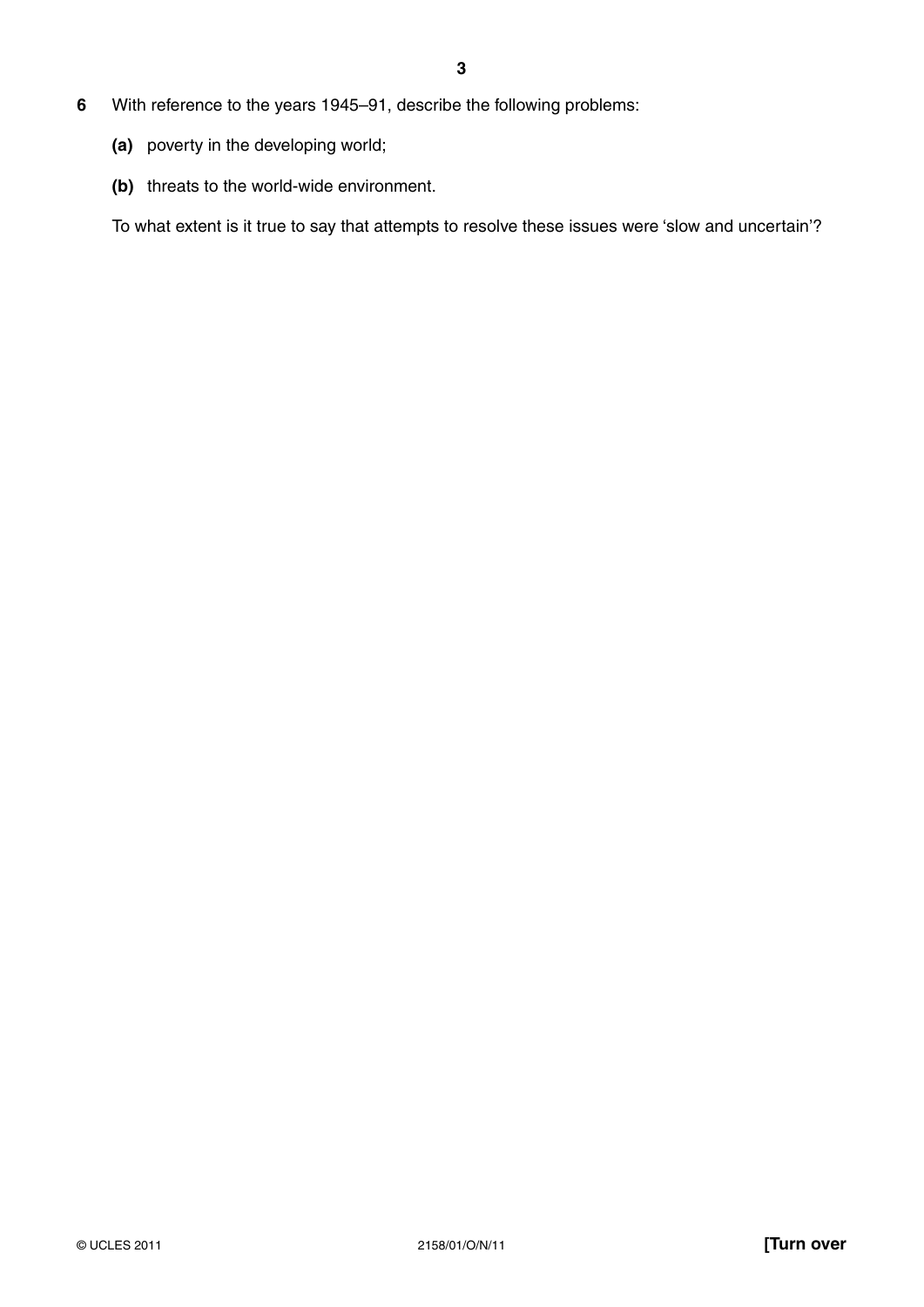# **Section B**

**4**

# **Western Europe**

- **7** Outline the ways in which Mussolini increased his power in Italy during the years 1919–25. To what extent might his government be described as a dictatorship by the end of those years?
- **8** Describe the part played by each of the following in the rise to power of Adolf Hitler:
	- **(a)** the Treaty of Versailles;
	- **(b)** Communism;
	- **(c)** the Wall Street Crash.

How important were racial issues in the origin and rise to power of National Socialism?

- **9** With reference to Spain in the 1930s, describe:
	- **(a)** the social divisions that existed within the country on the eve of the Civil War;
	- **(b)** the main military engagements that took place during the Civil War.

How important was foreign assistance in determining the outcome of the Spanish Civil War?

- **10 Either (a)** Describe **two** of the following in the history of Britain between the two world wars:
	- **(i)** the first Labour government (1924);
	- **(ii)** the General Strike (1926);
	- **(iii)** the formation of the National government (1931);
	- **(iv)** the hunger marches of the 1930s.

To what extent had the British economy emerged from the Depression by 1939?

- **Or** (b) Show how the Labour governments of 1945–51 pursued policies to:
	- **(i)** nationalise British industries;
	- **(ii)** develop a welfare state.

Why did the Labour Party lose seats in the general elections of 1950 and 1951?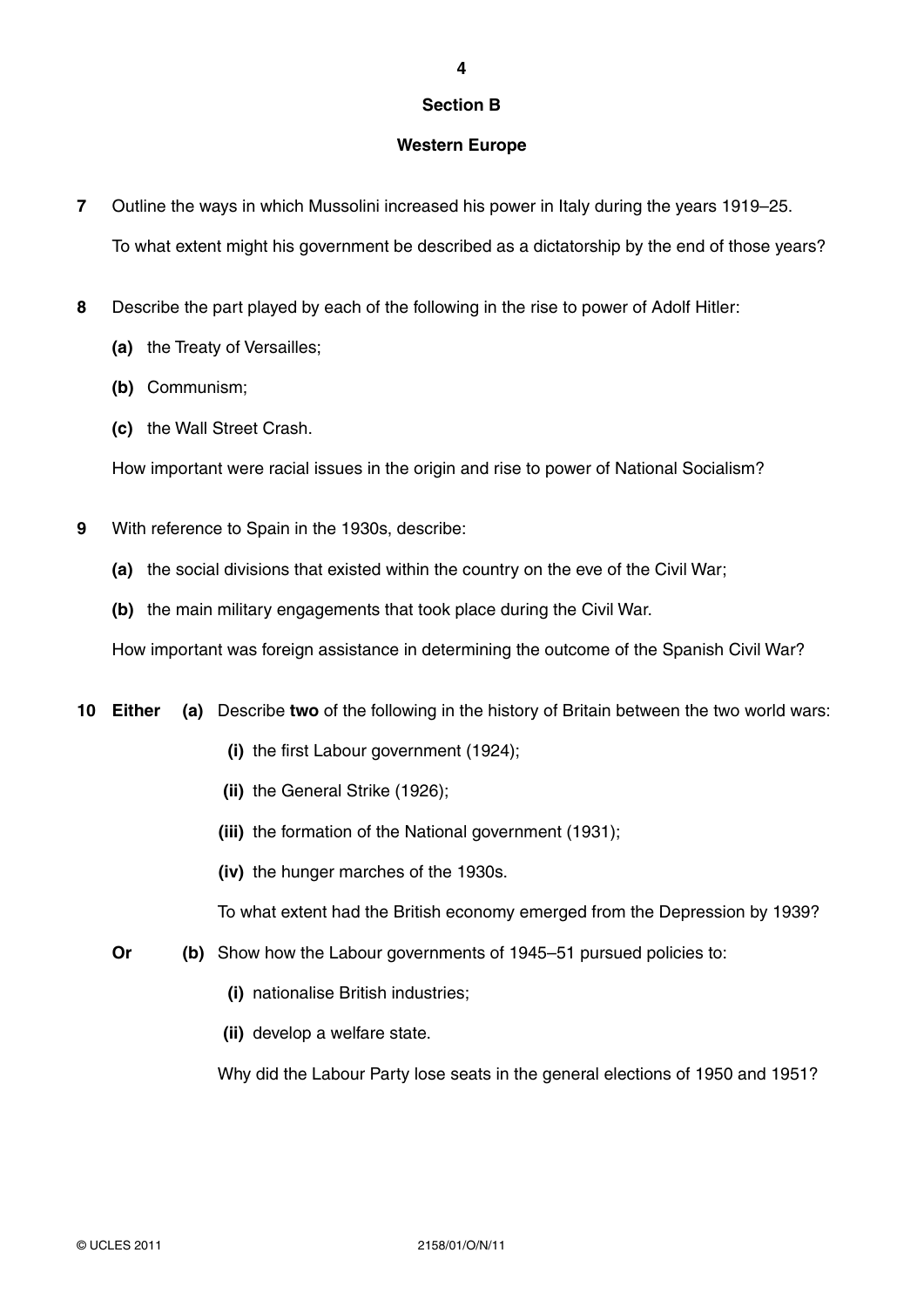- **11** Describe each of the following features in German history since the end of the Second World War:
	- **(a)** the decisions of the Potsdam Conference (1945);
	- **(b)** the Berlin Blockade and Airlift (1948–49);
	- **(c)** the construction (1961) and destruction (1989) of the Berlin Wall.

How do you explain the political stability of West Germany during these years?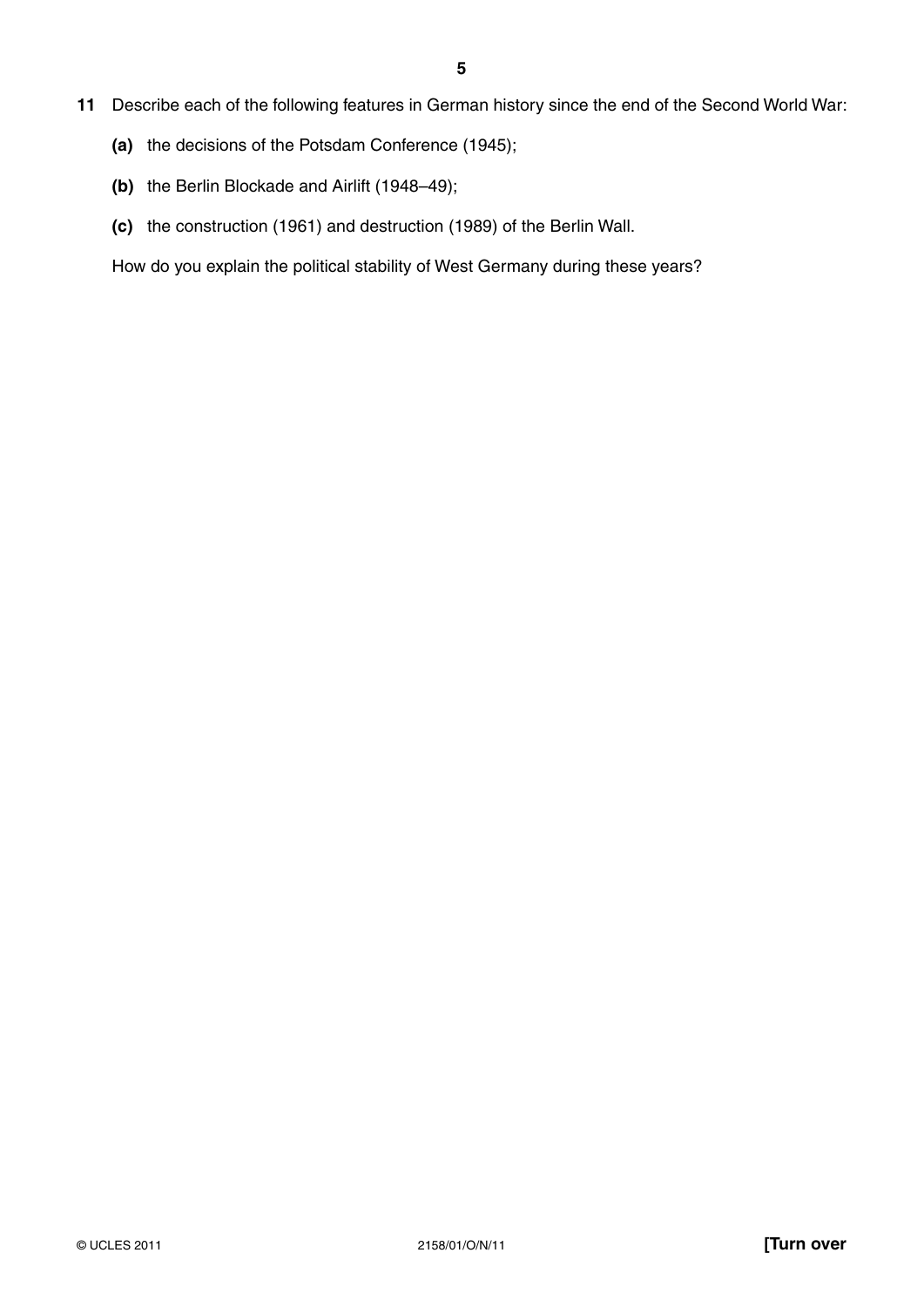# **Section C**

# **The Americas**

**12** With reference to the 1920s, outline those features of day-to-day life in the United States which suggest that those years formed a 'greedy and prejudiced' period in the country's history.

How do you explain the onset of the Great Depression at the end of this period?

**13** Describe the domestic policies pursued by Franklin Roosevelt during his first two terms of office (1933–41).

Why were his policies opposed by some Americans?

- **14** Describe each of the following campaigns to improve the rights of African-Americans within the United States:
	- **(a)** the Montgomery Bus Boycott (1955–56);
	- **(b)** the events at Little Rock (1957);
	- **(c)** the freedom marches of the early 1960s.

Why did Black Power develop so strongly later in the 1960s?

**15 Either (a)** Outline the history of the island of Cuba during the 1950s and 1960s.

With reference to events up to 1991, how do you explain the length of Castro's rule of the island?

**Or** (b) Describe the issues relating to the possession of the Falkland Islands/Islas Malvinas and the conflict this created in the early 1980s.

Why was the Falklands crisis of those years a matter of concern to the United States?

**16** Describe the development of the 'Watergate' scandal in the United States during the years 1972–74.

In what respects is it correct to say that President Carter (1977–81) sought to distance his government from the approaches and attitudes displayed in the Watergate scandal?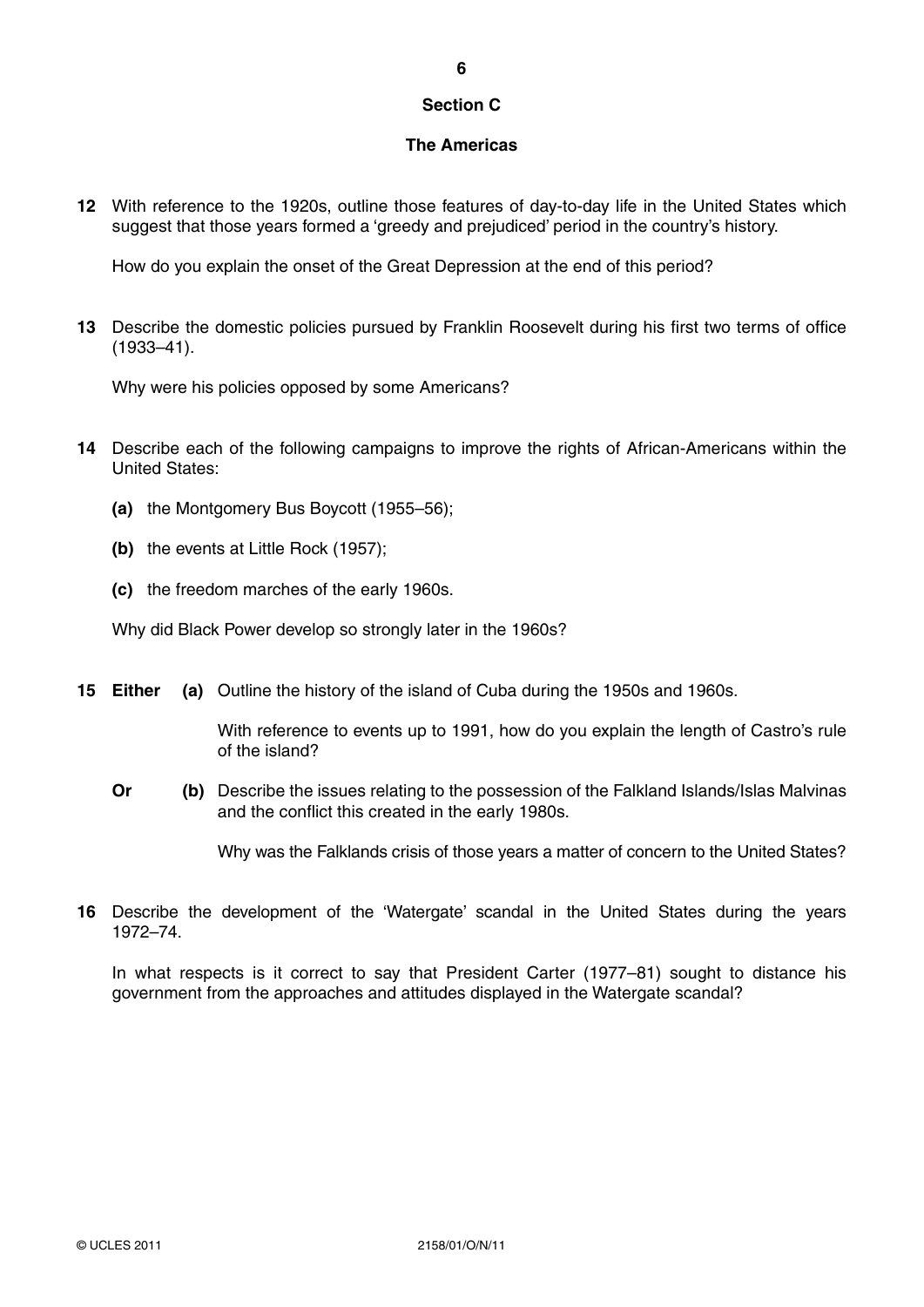# **Section D**

**7**

# **The Soviet Union and Eastern Europe**

- **17** Describe the following features of Russian history during the time of the Provisional Government (February–October 1917):
	- **(a)** the opposition of political parties;
	- **(b)** involvement in the First World War;
	- **(c)** food shortages and the economy.

To what extent did the policy of dual power held by the Provisional Government and the Petrograd Soviet contribute to the outbreak of the October Revolution?

- **18** Describe **three** of the following features of Russian history under the rule of Stalin:
	- **(a)** the Ukrainian famine;
	- **(b)** the development of heavy industry;
	- **(c)** the Stakhanovite movement;
	- **(d)** the 1936 constitution;
	- **(e)** the NKVD.

To what extent did women and children in Russia benefit from Stalin's rule?

- **19** Describe the main features of each of the following events:
	- **(a)** the Hungarian uprising (1956);
	- **(b)** the Prague Spring (1968);
	- **(c)** the Solidarity movement in Poland during the 1980s.

How do you explain the sudden collapse of Soviet authority in Eastern Europe during the late 1980s?

**20** Outline the work of Tito in Yugoslavia from his resistance to the German presence in his country during the Second World War to his death in 1980.

How do you explain the instability that developed in Yugoslavia during the 1980s?

**21** Give an account of the ways in which Gorbachev, through his domestic policies, tried to change earlier approaches by governments of the Soviet Union during the years 1985–91.

Why, in spite of these efforts, did the Soviet Union collapse in 1991?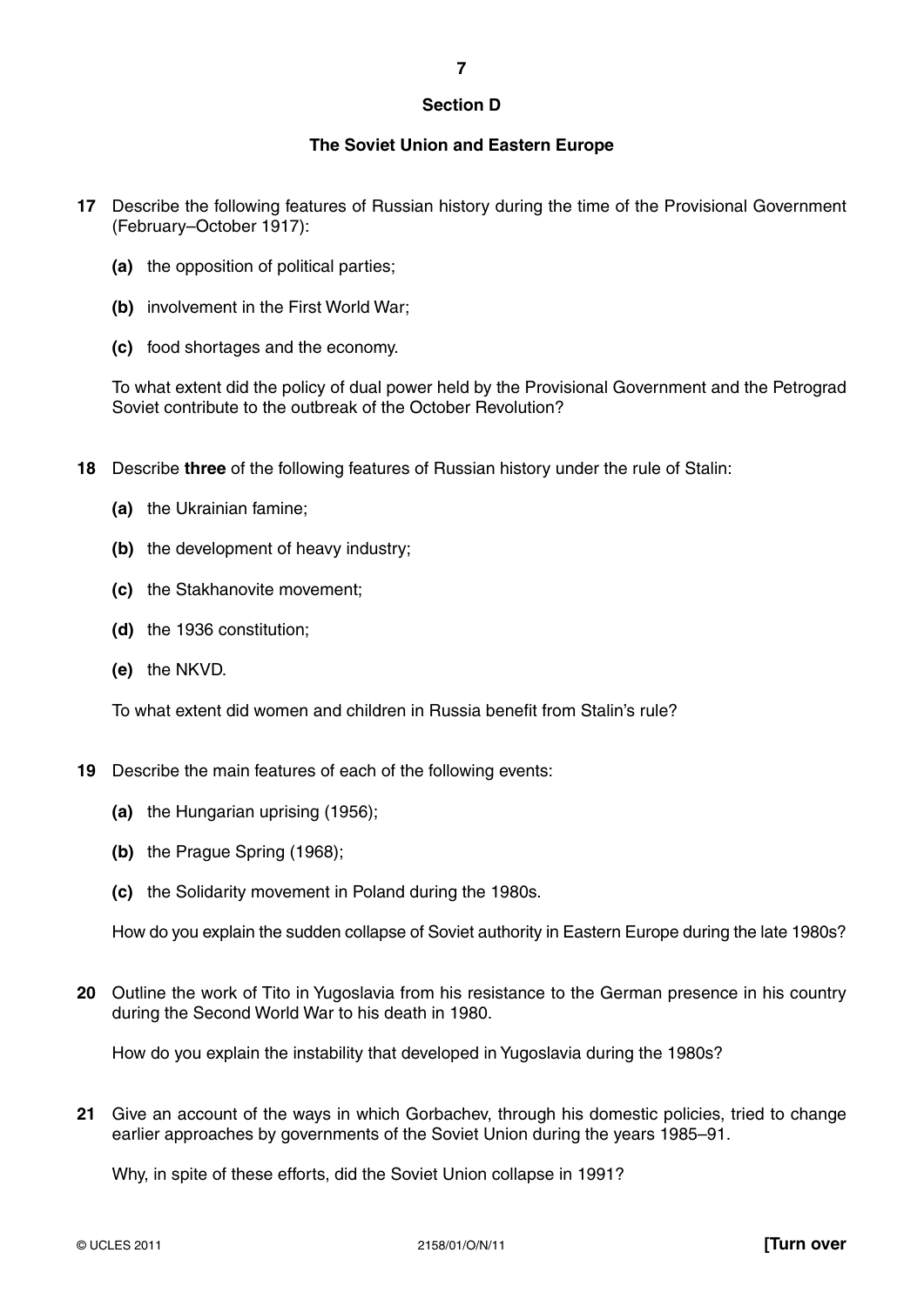# **Section E**

# **Africa and the Middle East**

- **22** Describe the work of Mustafa Kemal in:
	- **(a)** the events leading to the establishment of the Turkish republic in 1923;
	- **(b)** the reform and modernisation of Turkey, to the time of his death in 1938.

How far do you agree that Mustafa Kemal deserves his title of 'Ataturk' ('father of the Turks')?

**23** Outline the main features of the Suez crisis during 1956, indicating the ways in which powers from outside the Middle East became involved in it.

To what extent is it true to say that Nasser, rather than the leader of any other country, benefited most from the outcome of the Suez crisis?

- **24** By reference to important examples, show how the following affected the process of decolonisation in Africa:
	- **(a)** the colonists themselves;
	- **(b)** nationalist movements;
	- **(c)** external influences.

During the process of decolonisation in Africa, which proved the more effective: peaceful negotiation or armed conflict?

**25** Outline the changing nature of the Palestine Liberation Organisation and its activities from its foundation in 1964 to the Israeli invasion of Lebanon in 1982.

Why was there continued instability in the relations between Israel and its neighbours during the years 1982–91?

- **26** Describe the following features in the history of South Africa since 1945:
	- **(a)** the victory of the National party in 1948;
	- **(b)** the African National Congress;
	- **(c)** international sanctions.

To what extent was the ending of apartheid due more to opposition from within rather than from outside South Africa?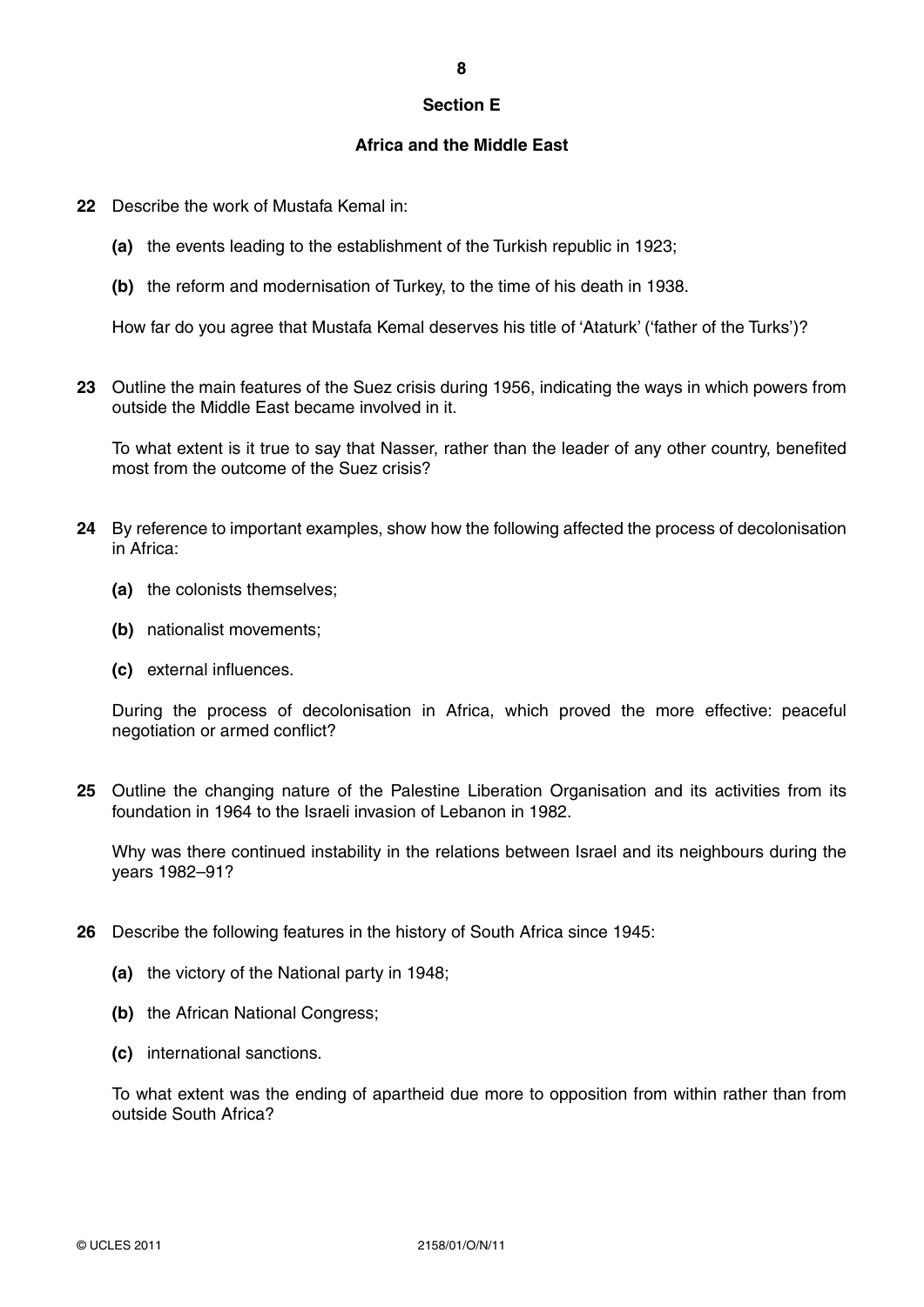# **Section F**

**9**

# **Asia**

- **27** Describe each of the following features in the history of China:
	- **(a)** the May Fourth movement (1919);
	- **(b)** the Shanghai massacres (1927);
	- **(c)** the Long March (1934–35).

How do you explain the increasing success of the communists within China during the 1940s?

**28** Give an account of the main events in the history of Japan from 1931 to 1941.

How do you explain the eventual defeat of Japan in the Second World War?

- **29** Describe each of the following features in the history of the Indian sub-continent:
	- **(a)** the partition of 1947;
	- **(b)** the domestic policies of Nehru (1947–64);
	- **(c)** the secession of Bangladesh (1971).

To what extent did India pursue a 'non-aligned' foreign policy between 1947 and 1971?

**30** Outline the main features in the domestic history of China from the start of the Cultural Revolution in 1966 to the time of the Tiananmen Square demonstrations in 1989.

How do you explain the survival of a communist government in China by the end of these years?

- **31** Describe each of the following in the history of the Malay peninsula after the Second World War:
	- **(a)** the Malayan Emergency (1948–60);
	- **(b)** the creation of Malaysia (1963);
	- **(c)** the Confrontation with Indonesia (1963–66).

Why did Singapore leave Malaysia in 1965?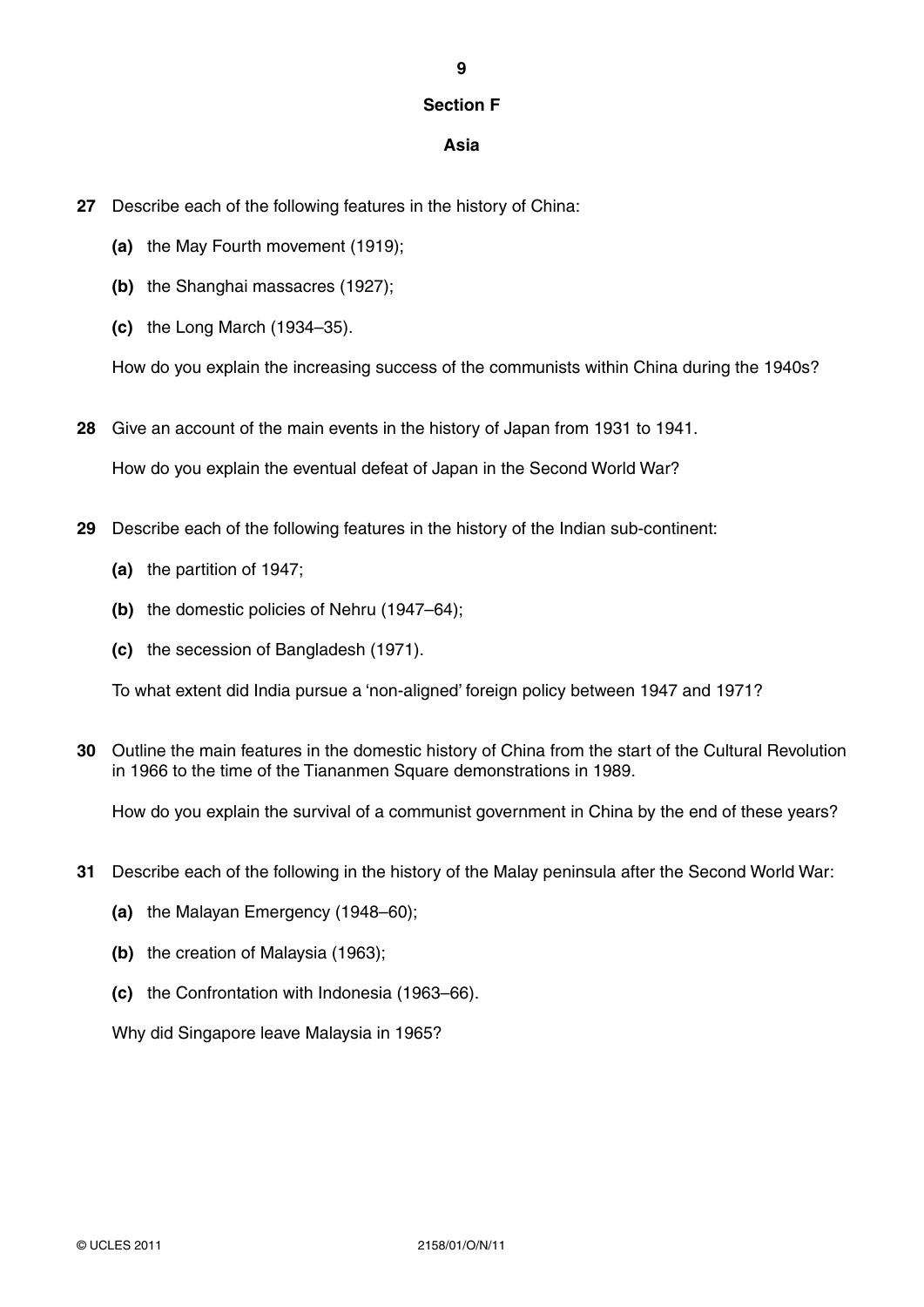# **BLANK PAGE**

**10**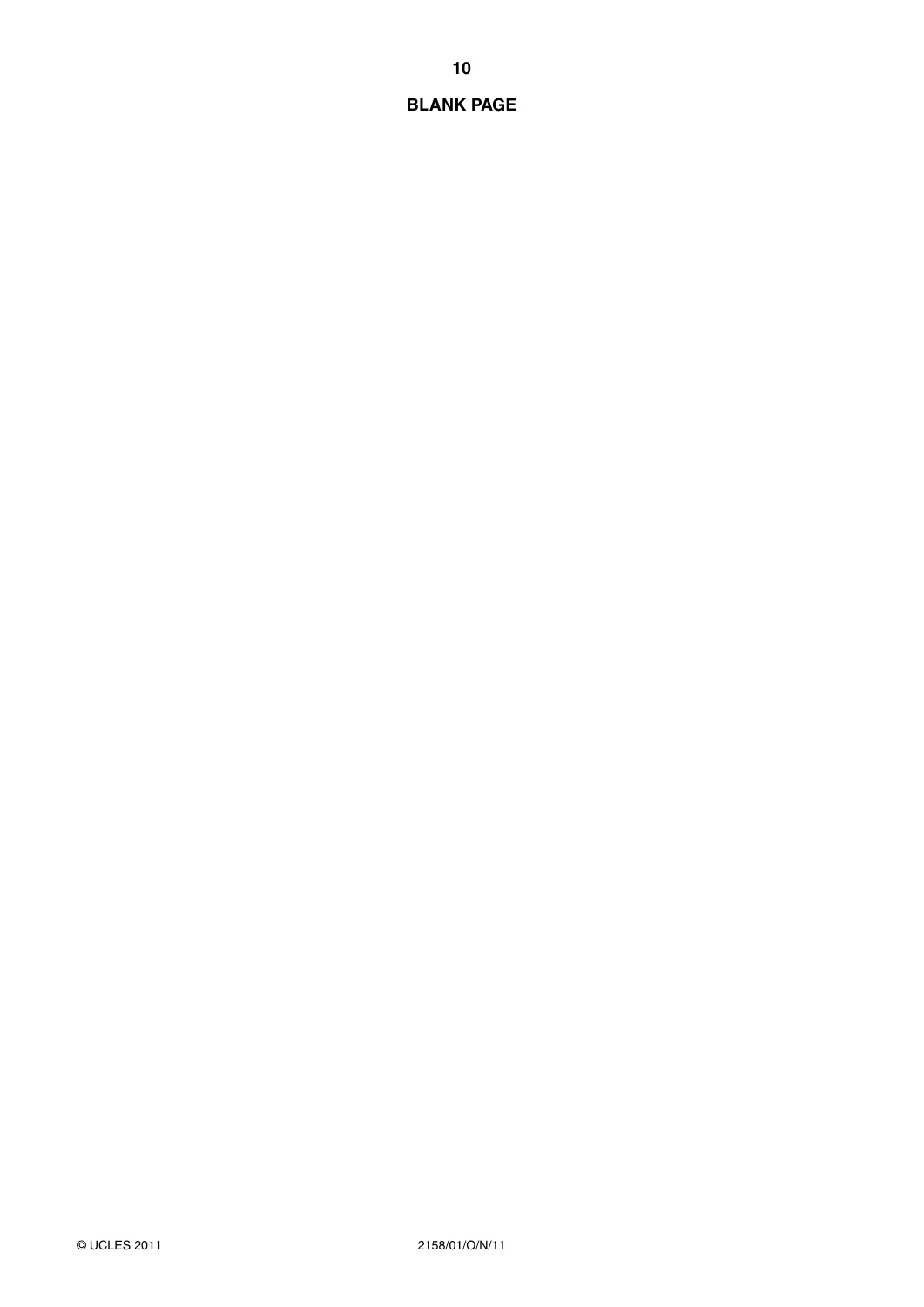# **BLANK PAGE**

**11**